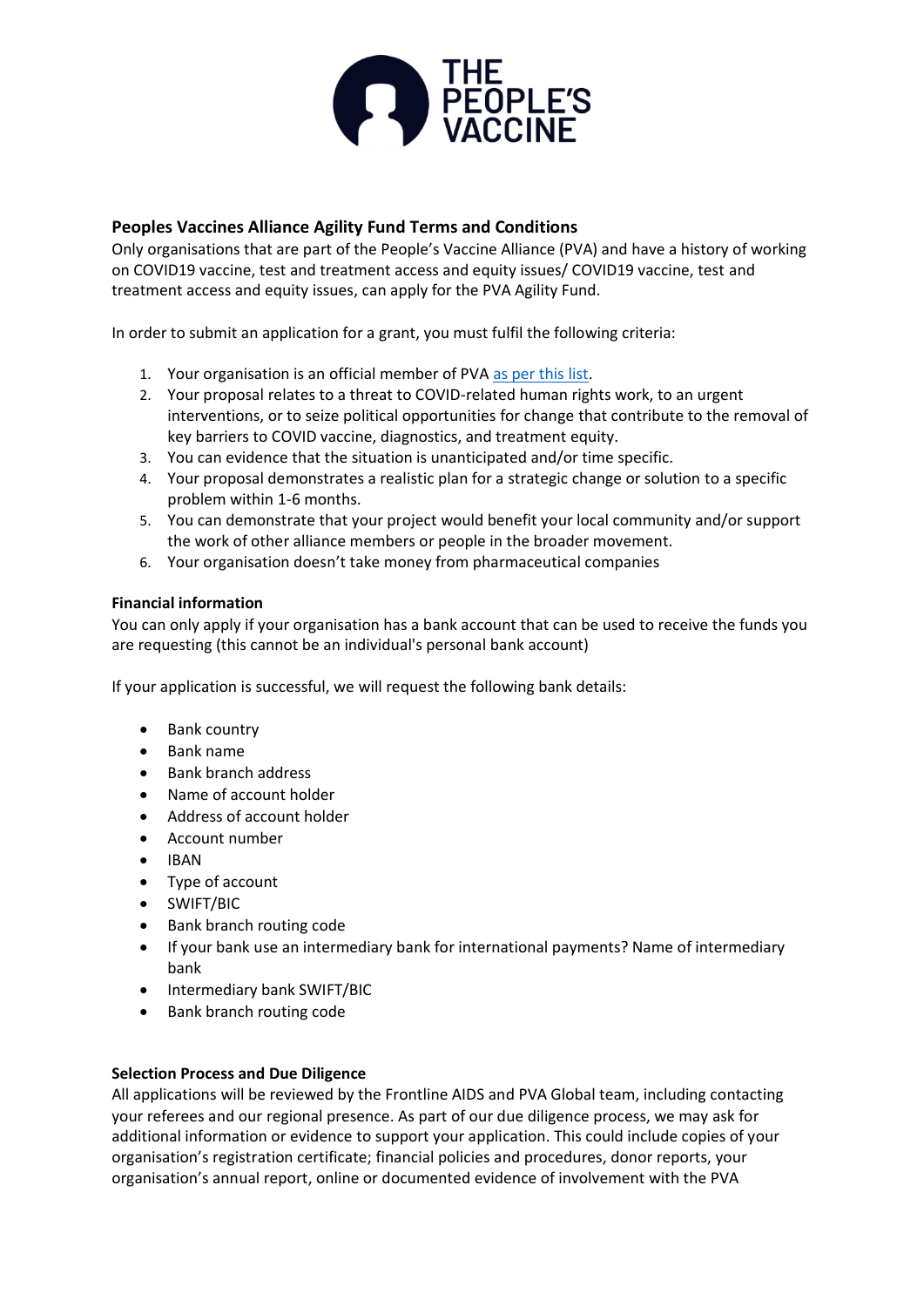

campaign. We suggest that you prepare relevant documents or internet links in case these are requested by the review team.

## **References**

We will ask you provide details of two organisations/individuals that you have worked with on COVID-related advocacy, human rights, or in the past 2 years, and who have agreed to provide you with a reference. At least one of these references must be in the country where you operate. We will contact these organisations as part of our due diligence process. We may be delayed if you do not provide accurate contact details. We strongly suggest that you inform these individuals that we will be contacting them.

## **Budget**

Please note that a budget of **up to** USD 20,000 will be available for specific PVA actions - research, campaign and advocacy products, communication materials, etc. Only proposals with pragmatic activities that align to the PVA Manifesto and that are critical to the applicants work to further PVA objectives, will be considered and approved.

Please detail your proposed activities using the budget template in the application form. Please note that there are several items that we cannot support:

- staff salaries will not be covered from this funding including rent
- overheads, unless overhead costs will directly support the activity
- medication
- toiletries
- food for individuals

## **Use of Funds**

The grantee agrees:

- To implement the PVA Agility Fund grant in line with the proposal and budget signed off by Frontline AIDS
- To seek prior approval from Frontline AIDS for any changes in the proposed activities or the timeframe of the project
- To seek prior approval from Frontline AIDS to reallocate PVA Agility Fund grant to activities in the original signed-off proposal
- To either return to Frontline AIDS any funds not spent in accordance with the grant agreement by the end of the project duration. Or propose a new Agility Fund intervention to use these funds (we will ask you to submit a new proposal)
- In this case, please provide a brief description of your plan with the remaining funds
- Spend has to occur within the dates agreed within the contract

## **Reporting**

Each grant holder is required to submit a full report using the template provided within 2 weeks of completing their grant activities. This date is calculated according to when the grant was disbursed and its duration. We will write to prompt you if we do not receive the report within this time. You will need to collect and keep receipts and evidence of expenditure for the report.